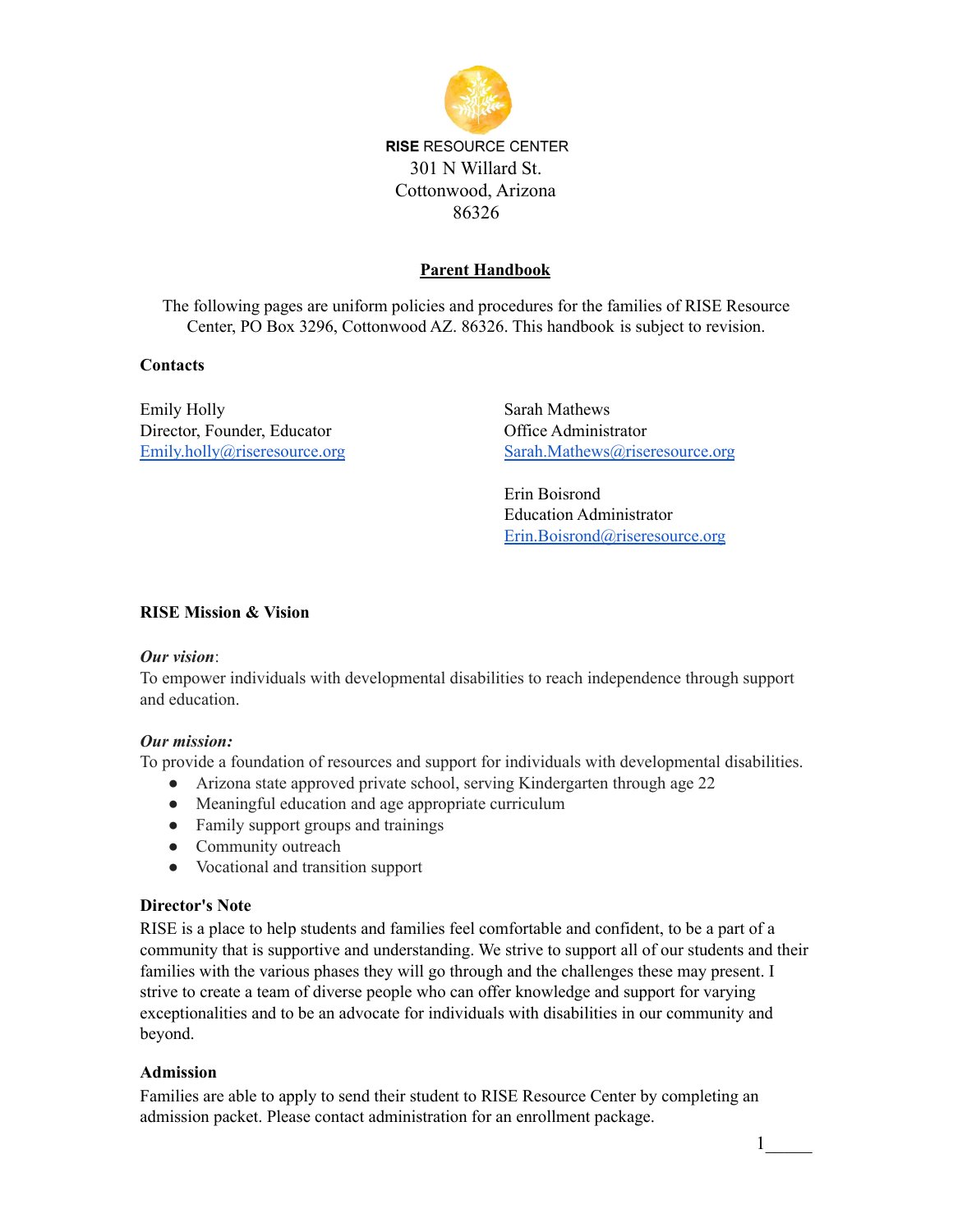

# **RISE RESOURCE CENTER** 301 N Willard St. Cottonwood, Arizona 86326

## NOTICE OF NONDISCRIMINATORY POLICY AS TO STUDENTS

The Rise Resource Center admits students of any race, color, national and ethnic origin to all the rights, privileges, programs, and activities generally accorded or made available to students at the school. It does not discriminate on the basis of race, color, national and ethnic origin in

administration of its educational policies, admissions policies, scholarship and loan programs, and athletic and other school-administered programs

## **Tuition**

Tuition is based on the required amount of support per student based on IEP service minutes.

A \$200 non-refundable registration deposit is payable at the time of registration and will hold the enrollment of your child.

Tuition is payable on a 10-month basis beginning August 1<sup>st</sup> through May 1<sup>st</sup>. The first tuition payment and the month of withdrawal payment are non-refundable. Payments are considered delinquent if not received by the  $5<sup>th</sup>$  of the month or the following school day. A \$25 late fee will be assessed if payment is delinquent.

Students may not attend class if tuition is more than 30 days late or until arrangements for tuition have been made. Tuition is not prorated or refunded due to absences, holidays, in-service days, or nature. Tuition must be paid in full before student records can be released.

Tuition payments may be dropped off at the school office or mailed to RISE Resource Center, P.O. Box 3296 Cottonwood, Az 86326

Therapy services are an additional cost and based on the frequency in the IEP. Private pay for additional sessions are available and can be scheduled with the director and individual therapist. Occupational therapy - \$70 per hour Speech and Language therapy - \$90 per hour Physical therapy - \$80 per hour

#### **Student Funding**

Funding options are as follows:

- Private pay
- Public school district funded
- Empowerment Scholarship Association (ESA)
- Student Tuition Organizations (STO's)

Families may meet with financial representative from RISE Resource Center to apply for STOs and ESA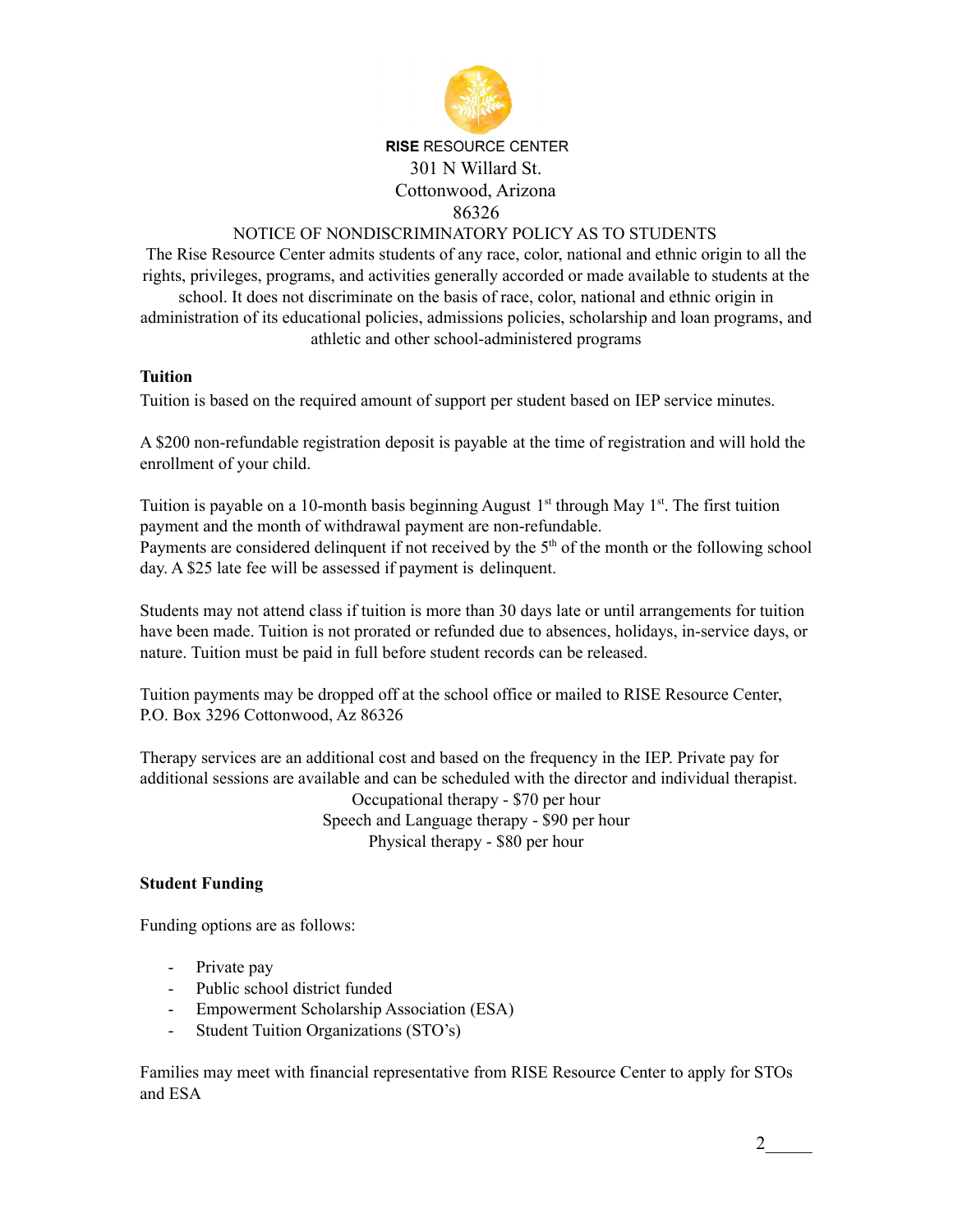

### **Parent Payment Plan:**

For families that receive funding through STO or ESA, payments are to be made quarterly through administration beginning the first week of school.**All payments are to be made by May 1st of the academic year.** For families that cannot reach their designated rate (base or 1:1) through STO's or ESA: If your child receives funding through one or more of the above programs yet still falls under the financial requirement, you will be contacted by administration to discuss an alternative arrangement.

## **Attendance**

Students are encouraged to attend as many school days as possible. We understand that there are days when students need to stay home. Attendance will be tracked and monitored to ensure that student IEP minutes are being met.

## **School Hours**

Regular school hours are as follows:

Monday: 9:00 - 3:00 Tuesday: 9:00 - 3:00 Wednesday: 9:00 - 1:30 Thursday: 9:00 - 3:00 Friday: 9:00 - 3:00

The RISE office is open 8:00 - 4:00 on a regular school day.

Summer office hours are 9:00 - 3:00. Summer hours are subject to change.

#### **Signing In and Out/Visitors**

Students who are late to school must sign in through the front office upon arrival. Parents wishing to sign their student out early must also do this through the front office.

All visitors, including therapists, parents, relatives, etc. must report to the front office immediately upon their arrival to our campus to sign in and receive a visitor's/guest pass. Children arriving late to campus for the school day must sign in with the front office. Parents wishing to sign out their child from school early must also do so with the front office. *Students* who are  $18+$  years old are not allowed to sign themselves out of school, unless the child is legally *and verifiably emancipated.*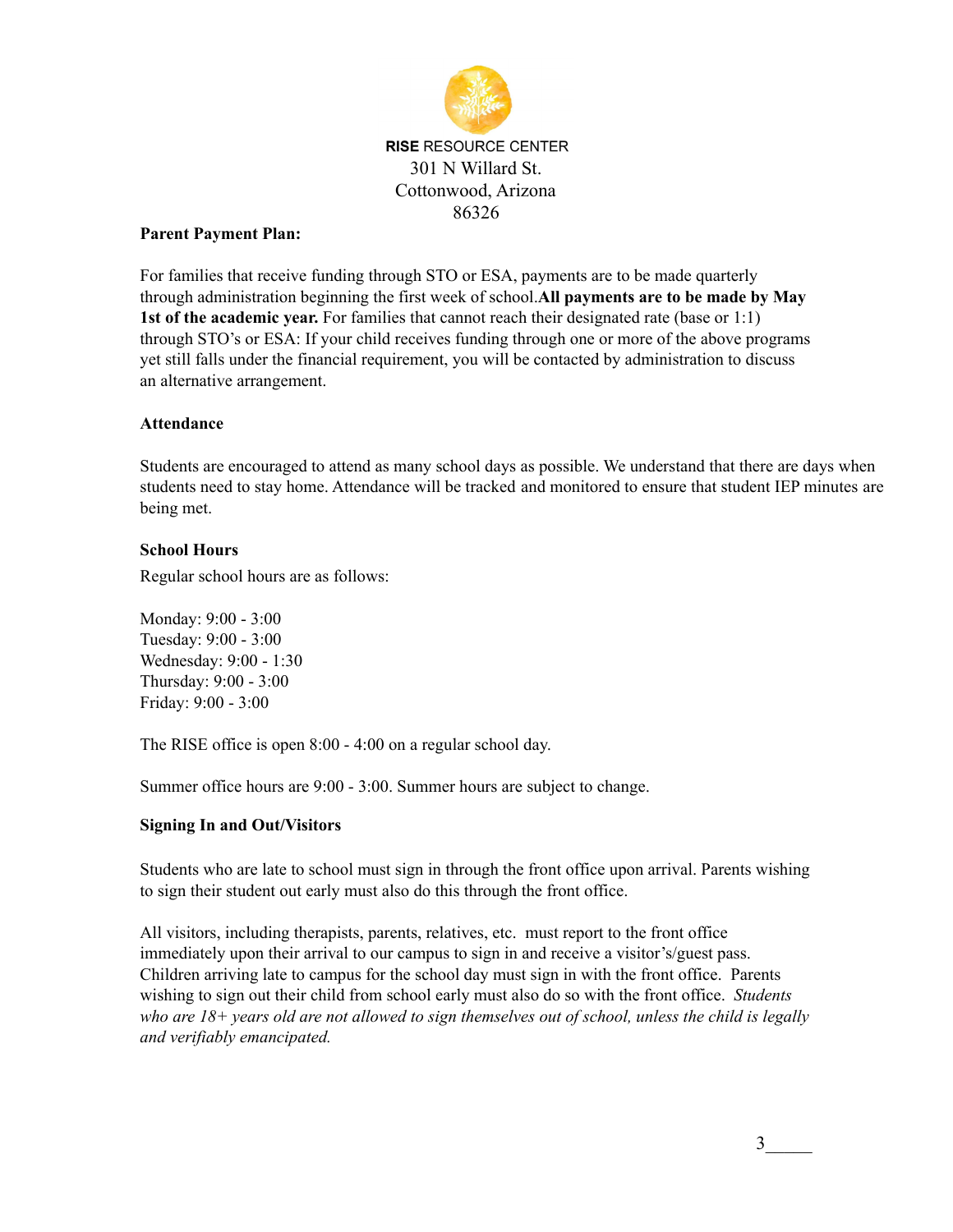

## **Weather Exceptions/Late starts**

Families will be notified via email and/or text of any weather exceptions and late school day starts.

## **Transportation**

Parents are responsible to provide to/from school. Students that are enrolled in a district may request for transportation from the district to be written in their IEP. Families that have driving arrangements with relatives/friends will need to provide written documentation of said driving arrangements to ensure that the student is picked up by the correct individual.

## **Dress Code**

Students are required to dress according to the RISE Staff and Student dress code. Which is as follows:

- No profane or offensive language or images
- Shirts must cover shoulders and midriffs

#### **Food Services/Lunch**

Students at RISE Resource Center are required to bring a lunch & snack from home or participate in the district provided free and reduced lunch program. Please contact administration to register for the free and reduced lunch program. RISE Resource Center requests that students do not bring soda, candy,energy drinks and/or any other caffeinated beverage to school. If students wish to distribute treats for birthday/holidays/etc. please contact administration in advance to do so. RISE is a nut free school. Please be mindful of the use of nuts/other allergens as we have students with allergies at RISE.

Students should bring their own water bottle with their name on it each day.

#### **Electronic Devices/ Cell phones**

The use of personal phones and tablets at RISE Resource Center is not permitted. At no time may the use of electronic devices interrupt, disturb, or otherwise inhibit the education environment of the classroom or the individual. If brought to school, the device/cell phone **must** remain in the students backpack or cubby. RISE reserves the right to determine when and if the device has become a disruption. The device in question will be removed if it is determined that it interferes with the education environment. Parents will be asked to secure the device at home if necessary.

Exceptions will be made for Students who utilize a DDD prescribed augmentative communication device. Internet access and/or use of personal (non DDD prescribed) apps will not be permitted on approved communication devices.

4\_\_\_\_\_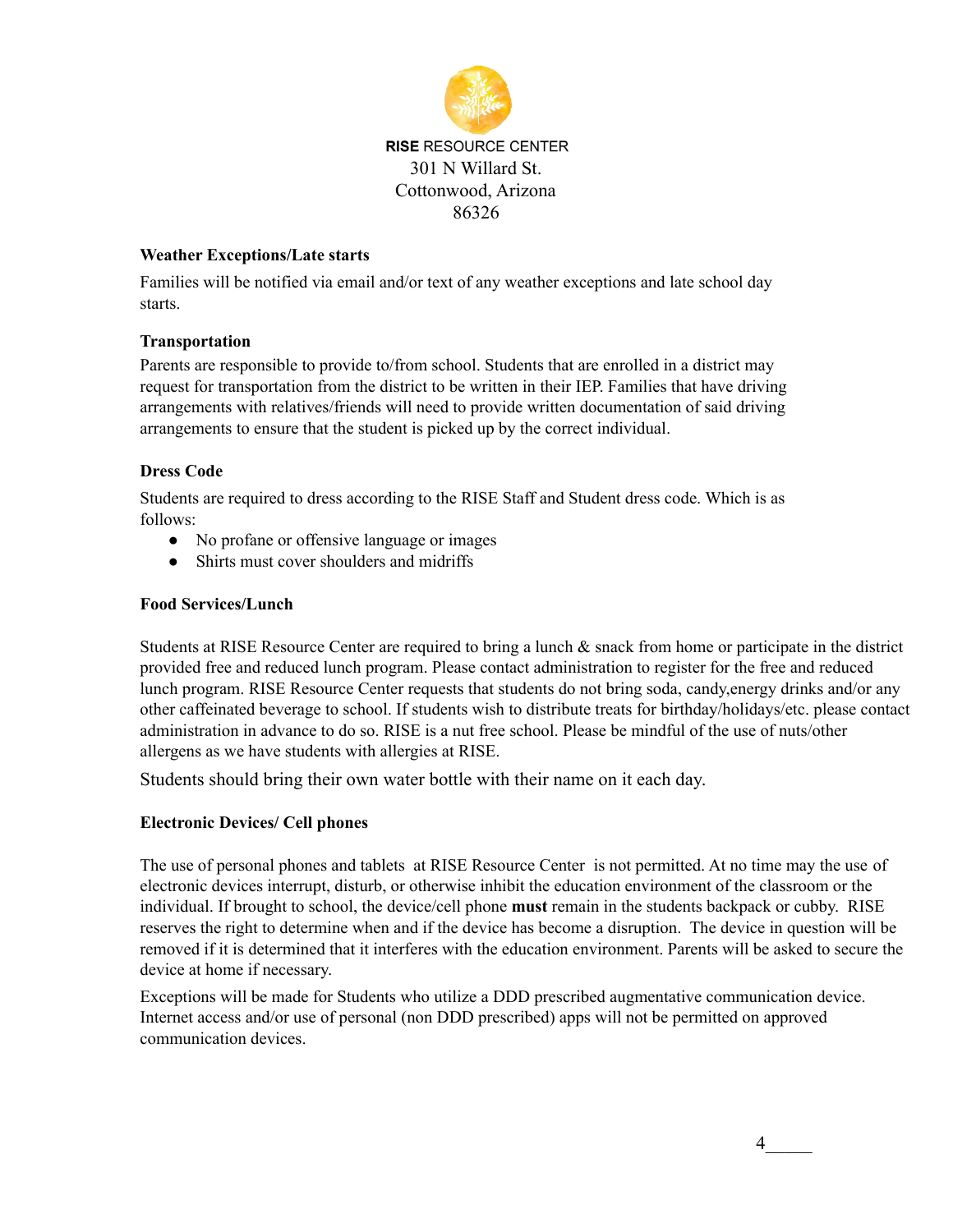

# **Bullying**

RISE is committed to providing all students with a safe and respectful environment. Bullying at RISE will not be tolerated.

## **School Counselor**

Students are invited to participate in support groups in a school/residential setting. The goal of these groups are to help our young people: identify and express feelings in a healthy way; learn healthy decision making skills; how to communicate and listen; learn problem solving skills; practice healthy living skills, and build a sense of self-worth, love and respect for self and others. We are pleased to welcome this valuable resource to all of our RISE community.

## **Therapy Services**

Therapy Services are an additional cost and based on the frequency in the IEP. Private pay for additional sessions are available and can be scheduled with the director and individual therapist. Occupational therapy - \$70 per hour

Speech and Language therapy - \$90 per hour Physical therapy - \$80 per hour

## **Prescription Medication**

Medications may be administered to students during the school day when circumstances dictate that the student must take medicine at school. The following requirements must be met prior to school personnel being able to administer prescription medication:

- Parents or guardians must fill out a form requesting administration of medicine. A student must never bring medication to school.
- Medication must be counted and signed off agreeing to the number of pills by the parent/guardian and the person representing the school.
- Medication must be in an appropriately labeled prescription bottle, as received from the pharmacy, with the name of the student, the name of the medication, the dosages and the time(s) of day the medication should be given.
- Administration may designate a school employee to administer the medication to the student.
- All instances of administration of medicine to students must be documented in a log.
- The medication must be stored in a locked box in a locked storage cabinet.
- If the medication is returned to the parent/guardian, the medication must be again counted and signed off by both the parent/guardian and the school representative.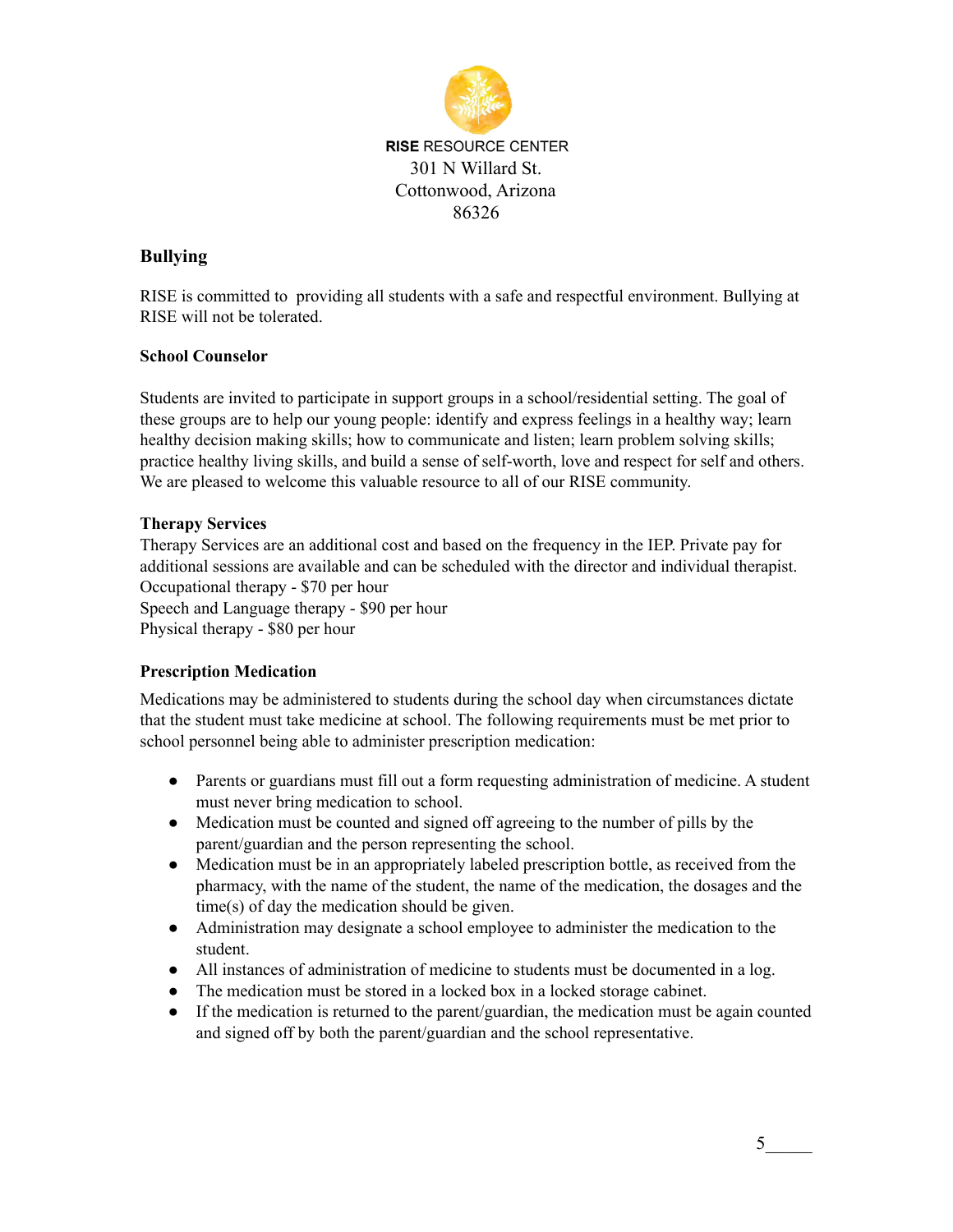

### **Over the Counter Medications**

When a student must take medicine that does not require a prescription, the following procedures must be followed:

- A parent/guardian must provide a written permission statement to the administration for administering of the non-prescription medication.
- The medication must be brought to the school in the manufacturer's original container, which states the name of the drug, the proper dosage and contents of the drug.
- Administration may designate a school employee to administer the medication to the student.
- All instances of administration of medicine to students must be documented in a log.
- The medication must be stored in a locked box in a locked storage cabinet.

## **IEP Meetings**

All RISE students will have an Individualized Education Plan prepared by RISE and/or sending school districts (if applicable for district tuitioned students). IEPs will be reviewed and revised annually. IEP meetings may be held at the request of the parent, or RISE to discuss a specific change to the IEP. Additionally, IEP addendums may be made at the discretion of RISE and/or the sending district (if applicable) with parent consent.

#### **Field Trips**

Field trips may be scheduled throughout the school year. Trips will correspond with curriculum and events within the community. Students are required to to have a signed permission slip for all off campus events/trips.

## **Chaperones/Parent involvement**

Parents may be asked to participate in fundraising activities, field trips, and additional activities on or off campus.

#### **Permission Slips**

All students will need a permission slip for all events/trips that are off campus. Students who do not turn in a signed permission slip prior to the trip will not be allowed to attend that event.

#### **Fire & Emergency Drills**

Fire and emergency drills will be held periodically throughout the school year.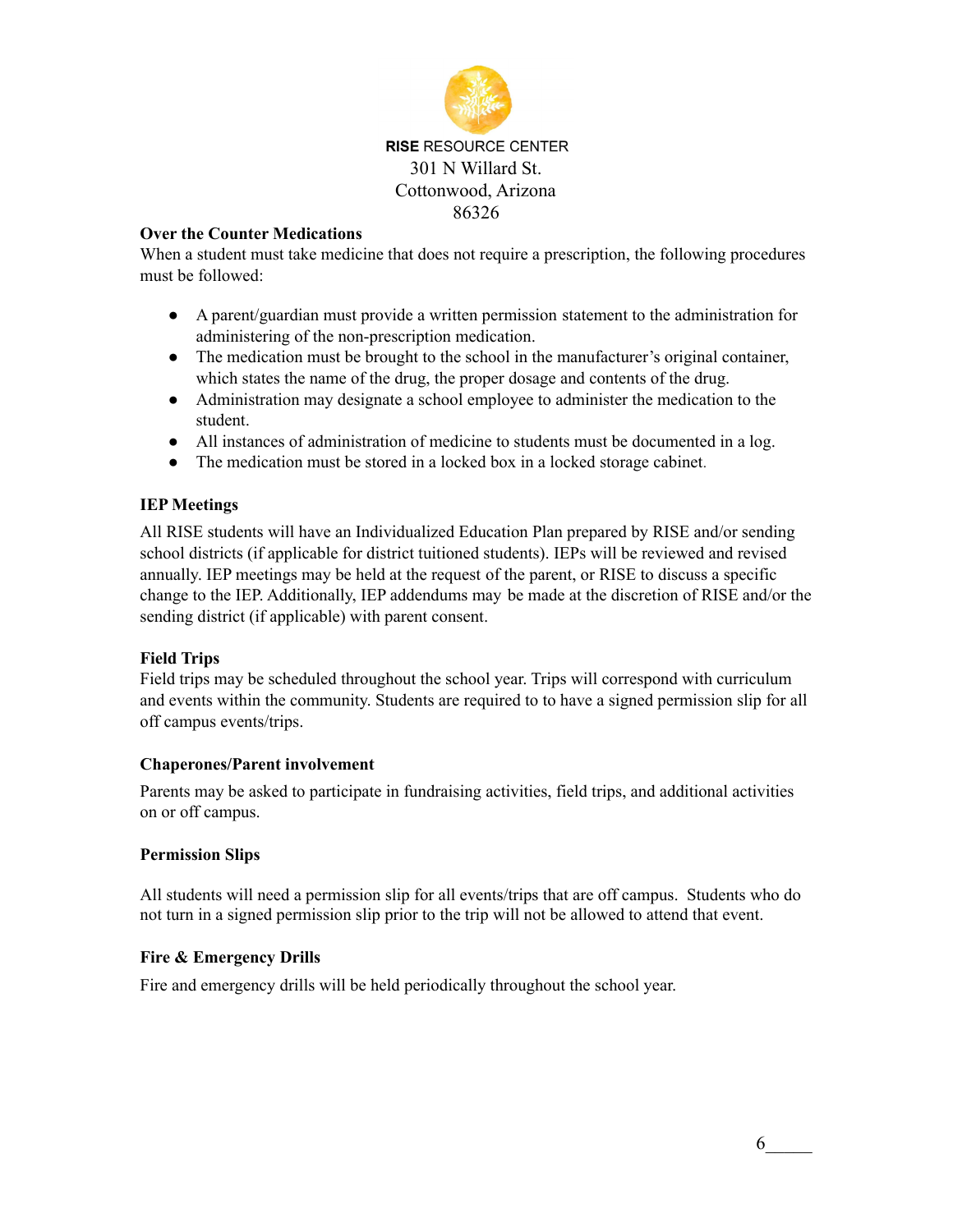

## **Weapons/Violence**

All students have the right to be educated in a safe and nurturing environment. Therefore, violations of these rights and violations of the atmosphere which supports sound education will not be tolerated.

RISE provides the power for administrators to address potentially dangerous situations. Weapons and/or acts of violence will not be tolerated at RISE. However, when administrators are implementing the policy they are allowed some flexibility given the age of the student and the circumstances.

In order to ensure that this occurs, the following has been established

## **Weapons**

The term "weapons" shall include, by the way of illustration, the following enumerated items: any loaded or unloaded firearm (including but not limited to pistol, blank pistol, signal pistol, starter pistol, revolver, rifle, shotgun, crossbow), bullet casings; any knife (including but not limited to Bowie, Dirk, lock-blade, hunting pen, pocket, switchblade, utility); any defensive weapon (including but not limited to gas repellent, pepper gas, mace, stun gun); any martial arts device (including but not limited to Chinese stars, nunchaku) or any tool or instrument which school administrative staff could reasonably conclude as being capable of inflicting bodily harm (including but not limited to blackjack, chain, club, knuckles, nightstick, pipe, studded bracelet); or which by virtue of its shape or design gives the appearance of any of the aforementioned (including but not limited to air pistol, air rifle, BB gun).

## **Drugs/Alcohol**

1. The use, distribution or possession of any tobacco product on school property regardless of the individual's age. Parents and employees may possess tobacco products in their vehicles while on school grounds or at school events, however the use of the tobacco products is strictly prohibited. This includes electronic cigarette devices.

2. The use, distribution, manufacture, purchase or sale of illegal drugs, inhalants, noxious substances, drug paraphernalia, imitations of illegal drugs/noxious substances, dietary supplements, or medication.

3. The use, possession, sale, purchase or distribution of alcoholic substances.

4. Intoxication of being under the influence or use of any alcohol, tobacco, or drug at any school event.